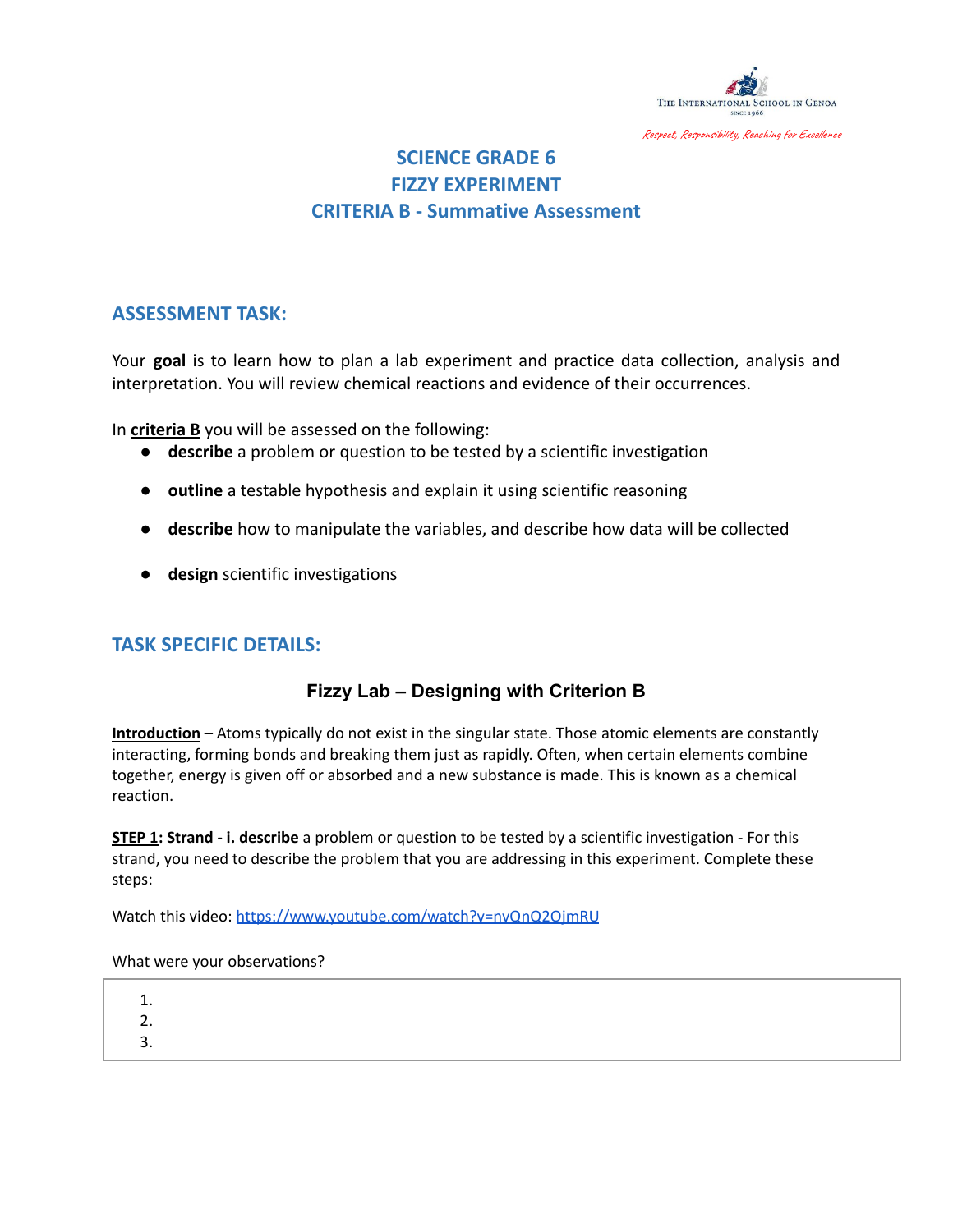

A chemical reaction is occurring when the Baking soda is being mixed into the vinegar. This is why you see bubbles; this is just one sign that a chemical reaction may be occurring.

Read [Chem4Kids](http://www.chem4kids.com/files/react_rates.html) page on reactions

List 3 ways you may be able to change this reaction:

1. 2. 3.

Each of these three changes to a reaction are known as *variables* that can change the "rate of reaction". This means that these changes may make the reaction speed up or slow down. Think about which variable you would like to test. You may choose to either change the temperature of the vinegar solution or the concentration amount of the Bicarbonate soda.

#### **Describe the problem:**

I want to investigate or test...

**Variables:** Variables are the part of your experiment that you will change and measure. In a scientific inquiry you will change only one type of thing, and only measure one type of thing. The independent variable is the one you purposely change and the dependent variable is what changes and is measured.

#### **Fill in your Variables:**

Independent variable (hint: what you are doing to change the rate of reaction) -

Dependent variable (hint: does reaction rate speed up or slow down) -

**Question:** Write an experimental question based on the problem you are trying to solve

Example question starters: "We will investigate…" or "What will happen if…"

Question:

**STEP 2: Strand - ii. outline** a testable hypothesis and explain it using scientific reasoning

**Hypothesis:** Make sure the statement is **testable** *(meaning: can you do this experiment with the supplies and collect specific data)*. A typical hypothesis is an "If ….then" statement, without personal pronouns. Look at your question again and then based on your research, determine what you think will happen. An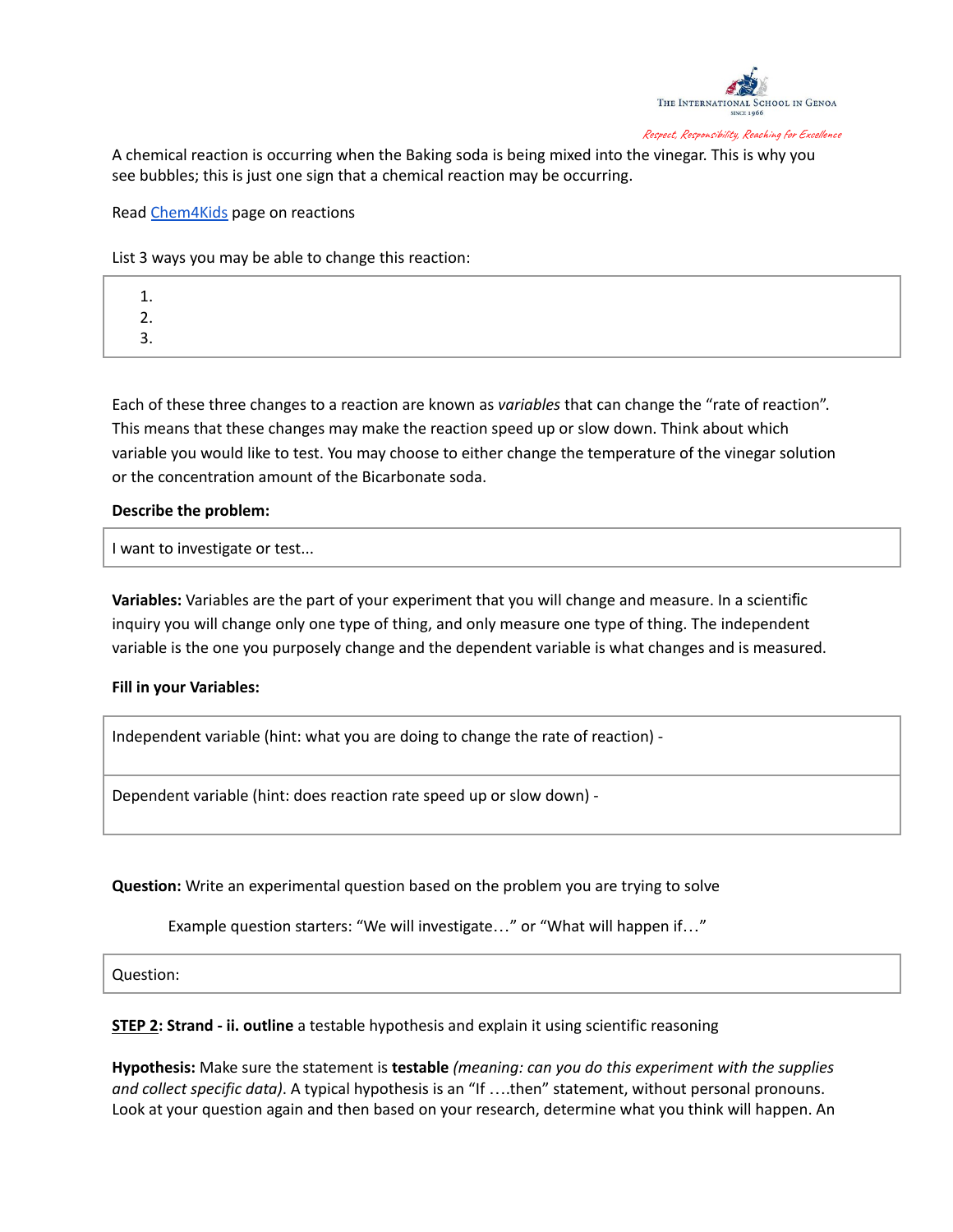

example structure is **IF** (independent variable) **THEN** (how the dependent variable changes) **BECAUSE** (Scientific explanation)**.**

#### **Hypothesis:**

If

**STEP 3: Strand - iii. describe** how to manipulate the variables, and describe how data will be collected

#### **Explain what data you will collect and how that data will be collected.**

In this experiment, you will study the effect that temperature OR amount of bicarbonate soda (concentration) have on the rate of a chemical reaction. An example: "The changes in the concentration of bicarbonate soda may change the rate of reaction for each trial. The rate will be measured using a timer. This information will be collected within a data table."

| What data are you collecting and<br>putting in a data table? |                 |
|--------------------------------------------------------------|-----------------|
| What tool(s) are being used to record<br>data?               | Equipment list: |

#### **STEP 4: Strand - iv. design** scientific investigations

**Materials:** Make a list of all items used in the lab, including quantities. For example, do not list "vinegar" as a material. A better way is to list "300 ml of vinegar". **Note: You will need to wear gloves for this lab**

**Procedure:** Lists the steps to complete in order to carry out the investigation. Your procedure should be written so that anyone else could **repeat the experiment**. Be as specific as possible with your procedural steps.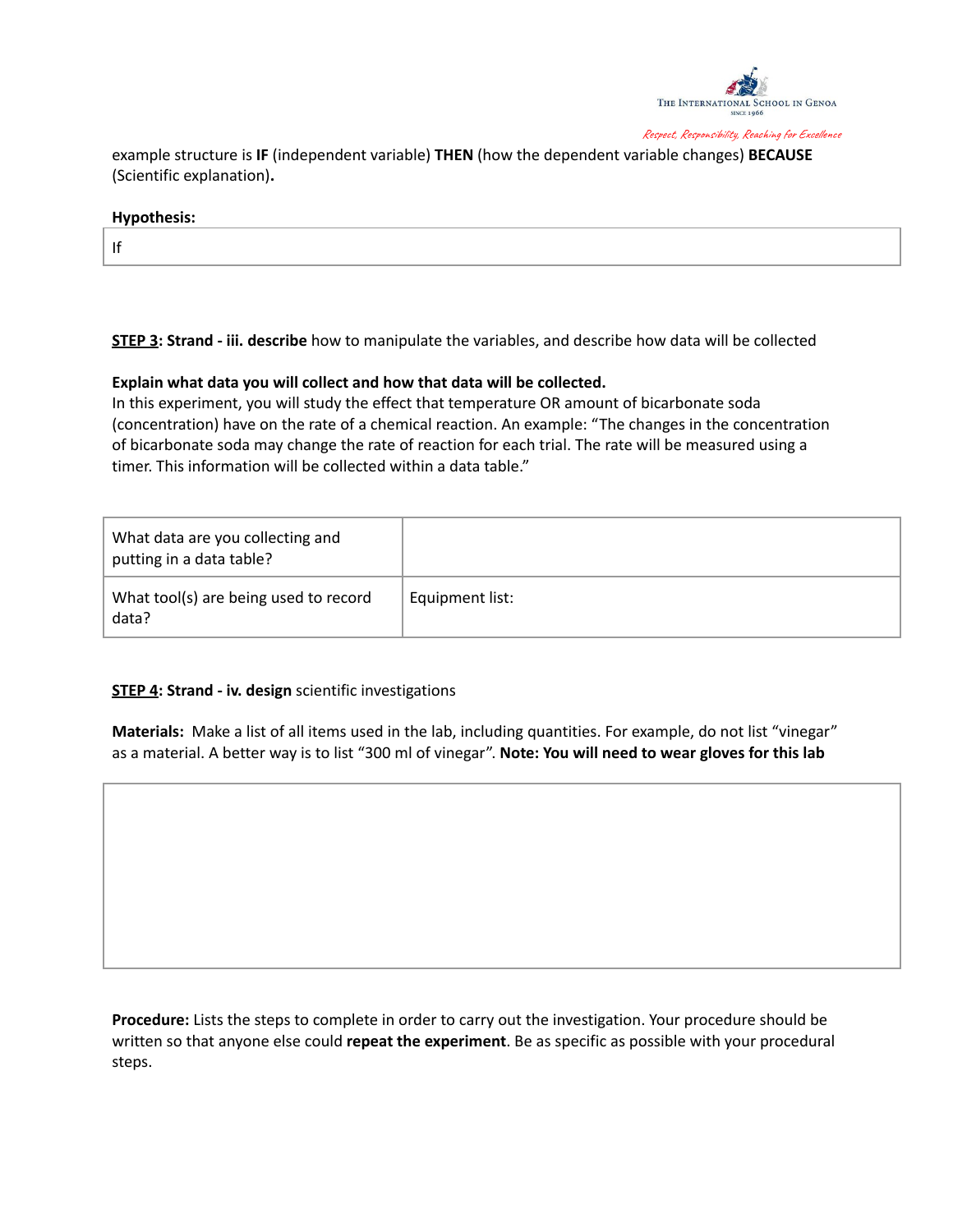

1. 2.

3.

### **STEP 5 - Data Collection, Interpretation and Conclusion**

#### **Data Table Title:**

| Independent Variable: | Dependent Variable: |  |
|-----------------------|---------------------|--|
|                       |                     |  |
|                       |                     |  |
|                       |                     |  |
|                       |                     |  |
|                       |                     |  |

**Interpret data –** look at the data in the table. Notice changes that occurred in each experimental trial. Think about why these changes happened. Discuss the data patterns using proper science vocabulary.

Example data sentence starters: "The data shows that…" or "The data suggests…"

Put your understanding (interpretation) of the data here:

**Conclusion** - The conclusion needs to discuss 3 main parts. Read each section and then put your response in the box. Your responses should be at least 2-3 sentences each.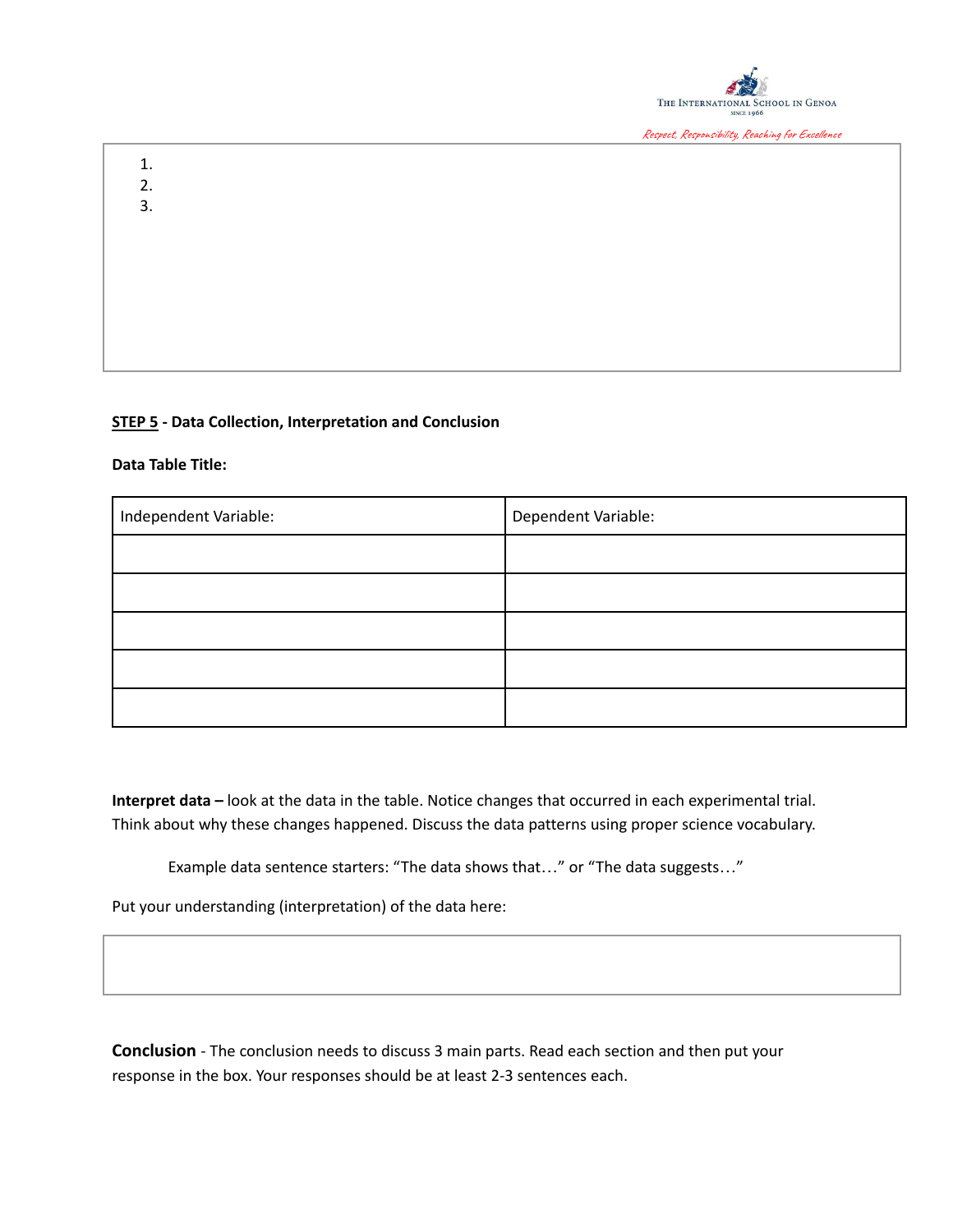

State your hypothesis and discuss if it was valid. How do you know if it was valid? For a hypothesis to be valid you must answer two questions about the hypothesis: 1. How was the hypothesis tested in your experiment? 2. Can the hypothesis be proven false (how might you do this)?

Discuss the validity of the method. What does this mean?

- Briefly explain the experiment design.
- Summarize the collected data, give 1 or 2 specific examples from your data table.
- Explain any conclusions you may have reached based on the data you found.

Describe improvements to the experiment. How do you do this?

- Point out sources of error in the procedure.
- Point out sources of error in the data collection.
- Explain how you would improve the experiment give one idea to correct a procedural error; give one way to fix an error in collecting data.